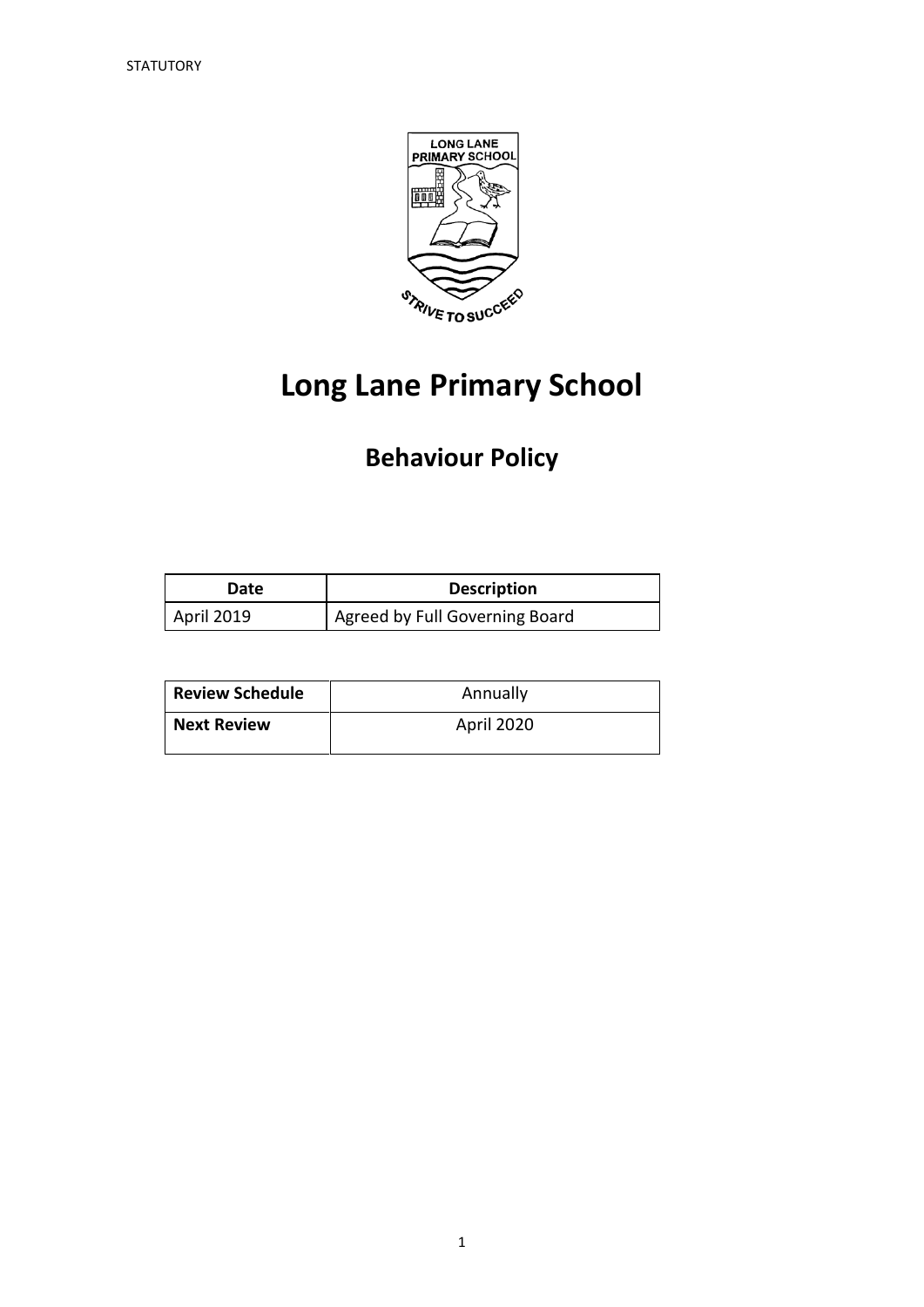# **Aims:**

- To ensure that the management of pupil behaviour preserves everyone's right to be safe, respected and able to work.
- To have high standards of behaviour with all pupils consistently following the Golden Rules.
- To provide clear guidance for all staff, pupils and parents about the systems in place to manage positive behaviour and whereby rewards and sanctions are applied fairly and consistently.
- To promote pupils' self-discipline and a sense of personal pride in themselves, their school and their community.

# **Responsibility**

The Headteacher's role is to determine the standard of behaviour acceptable to the school community. He/she has the overall responsibility for maintaining discipline in the school, which will include making rules and provision for enforcing them.

# **The Headteacher will**:

- promote self-discipline and proper regard for authority among pupils.
- encourage good behaviour and respect for others in order to prevent all forms of bullying.
- regulate the conduct of pupils through observation, reporting and monitoring systems.
- review exclusions each term.

#### **The Senior Leaders will:**

- establish intervention for persistent poor behaviour.
- mentor individual pupils, log concerns and follow up interventions.
- liaise with colleagues to secure good behaviour.

#### **Class teachers will:**

- Record house points, number of yellow/red cards and those who have stayed 'green'.
- keep records of success and concern and any follow up with home to establish any patterns.
- consult with the Headteacher around persistent and serious incidents.

#### **Governors will:**

- monitor exclusions by protected characteristics and question SLT around any trends in exclusions.
- participate in governors' disciplinary meetings (non-staff governors only).
- review the behaviour policy on an annual basis or earlier if there is a relevant change in legislation or DfE guidance.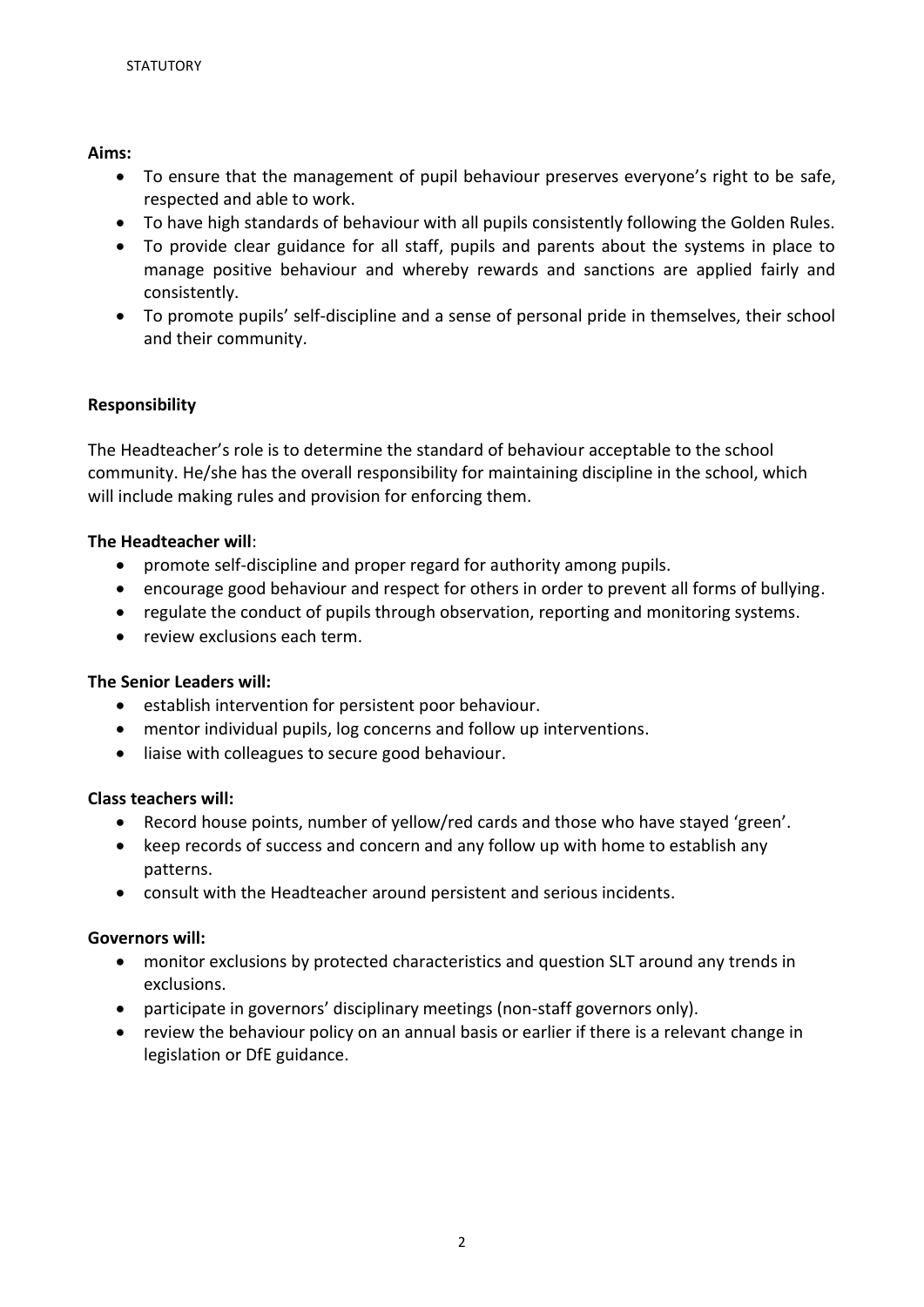**STATUTORY** 

# **Policy Statement:**

- We will ensure that children understand the rights of everyone to be safe, respected and able to work.
- We will enable children to take full responsibility for making choices for their behaviour.
- We will help children to understand that there is always a consequence for chosen behaviours, positive or negative.
- We will ensure that positive behaviour is recognised at all times and given praise and attention.
- We will ensure that the academic curriculum facilitates success for every child.
- We will encourage all children to become positive and fully participating members of the school community.

Through positive relationships, children will feel valued and able to develop emotionally and socially.

Details of any child's sanctions are confidential.

# **Guidance and procedures**

Guidance for implementation of this policy is attached.

This policy will be reviewed **annually.**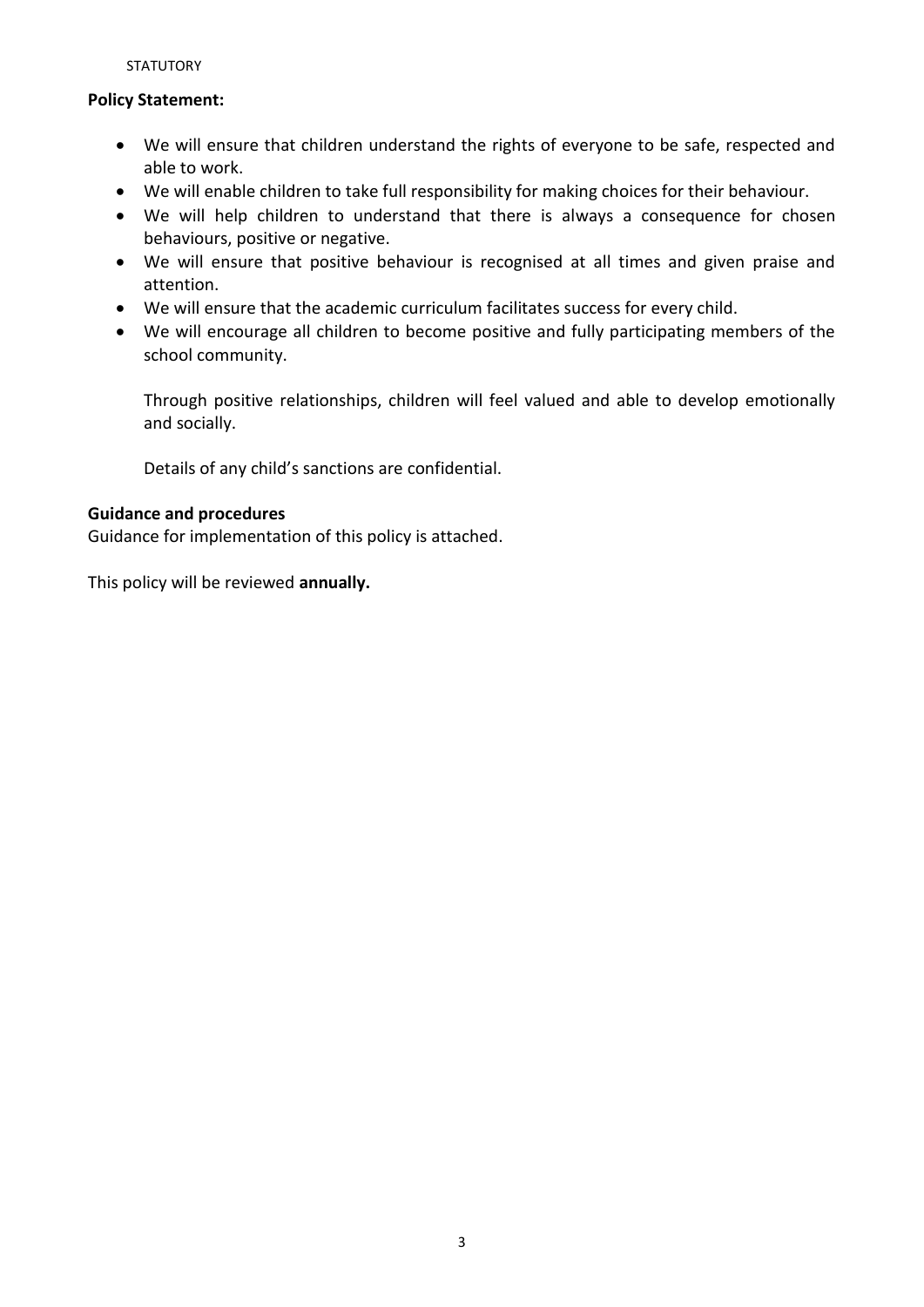# **Behaviour Policy Guidelines and Procedures**

#### **Rewards**

All staff have high expectations of all our children which means both achievement and behaviour. They will adopt a positive approach to behaviour management. Once the children have contributed to the formulation of the rules, and all staff and children have agreed them, giving positive feedback to the children is important to reinforce good behaviour and to encourage others in appropriate social behaviour. Pupils need to be caught getting it right.

Here are some practical examples of how we ensure that we give positive feedback to your children at Long Lane Primary School:

- Smiley faces
- House points
- Praise stamps/stickers
- Class privilege
- Individual privileges (see below)
- "Circle time"
- Good to be green stickers, certificates
- Positive message sent home
- Star of the day award
- Lunchtime stickers
- Golden time
- Achievement sticker in the Awards assembly and certificate
- Good to be green certificates/pencils/badges from the Headteacher

#### **The House system**

The school operates a house point system. On starting school, the children will be assigned a house colour: red, blue, yellow or green, which they keep throughout their time at the Long Lane. The children can earn points for their house by working hard and getting recognised by the class teacher, Headteacher, Teaching assistants, Caretaker, Office staff, Lunchtime supervisors and controllers. They can also earn points by taking part in school activities such as sports days, and for representing the school in sporting and non-sporting events outside school hours.

#### **House Points**

The team names are: Red- [Phoenix,](http://www.mythcreatures.co.uk/beasts/phoenix.asp) Blue - Griffin, Yellow- Unicorn and Green – Dragon. The house captains, who are Year 6 pupils, will have been nominated and voted for by their houses at the start of the academic year.

The children can earn 1 house point for each reward. A **maximum** of **five** house points can be given at any one time to individuals as staff see fit.

We recognise that children in Year 5/6 may need encouragement to read regularly at home so they will be given 1 house point each time they read. Whereas, in Year 3/4 they will be given 1 house point for reading four times a week.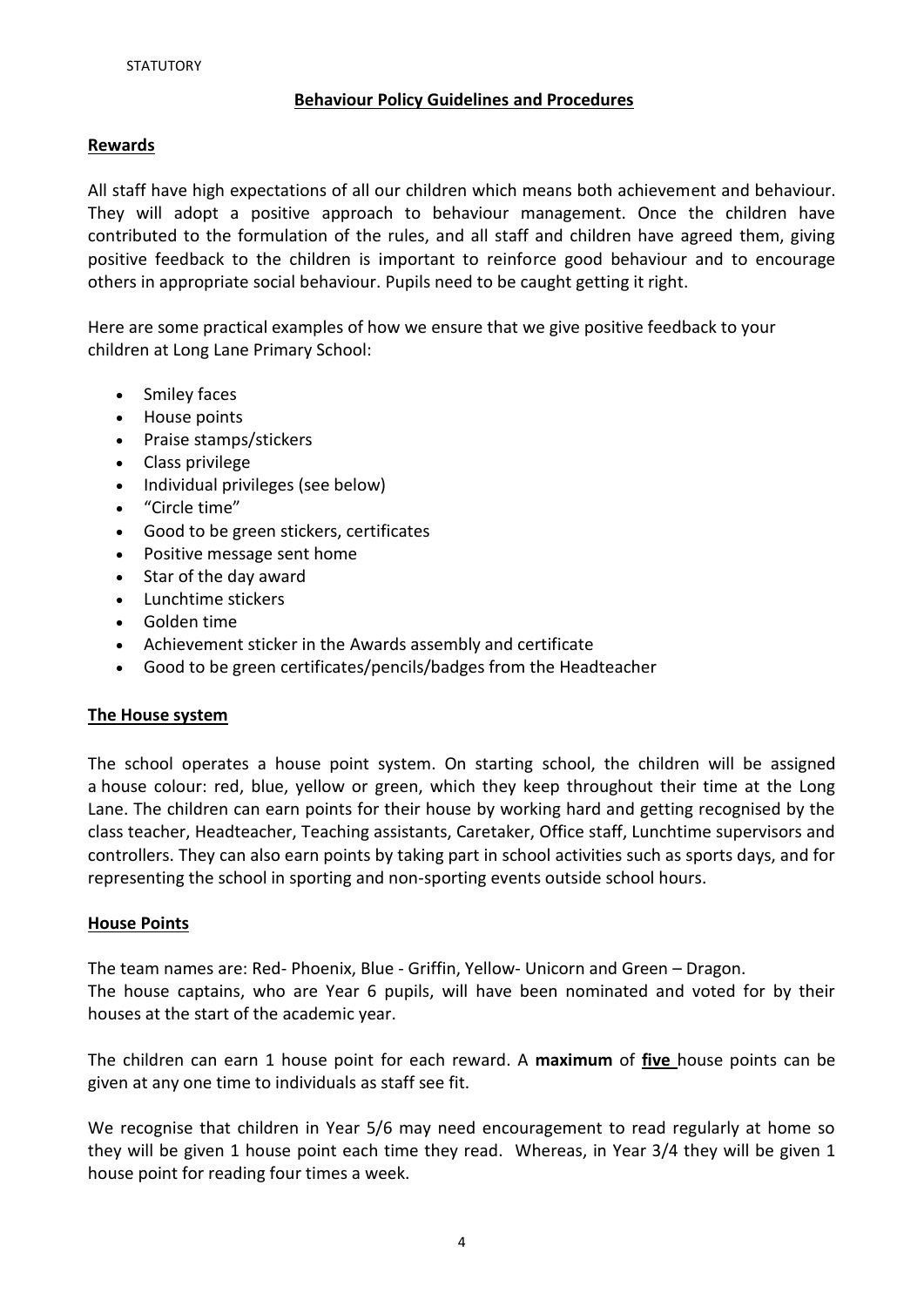# **How the system will work**

- All children will be given their own house point booklet printed and containing the respective house logo. The initials of the staff member or stamp will need to be added when giving a house point.
- These house points can be awarded for good work, good behaviour, sporting or musical achievement, helpfulness, etc. as staff see fit, although complying with the agreed principles outlined below.
- Each week the number of house points will be collected by class teachers, added to the spreadsheet on staff shared and the houses weekly score announced in the Friday assembly.
- In the Awards Assembly on Friday the weekly achievers from each class will be added to the weekly house tally and then the weekly totals for each house calculated.
- The winning house, i.e. the one whose members have received the most house points during the week, will have its number changed on the display in the hall. The cup will also be presented to the winning house captains.
- At the end of the year, the house with the most weekly wins will be deemed the winning house and the House cup will be awarded to the house captains at the final assembly.

# **For individuals the House points will lead to individual rewards.**

- Each passport in the Juniors contains 100 House points for the Infants it is 50 House points.
- Once children have completed a passport they are rewarded with a special prize. They can choose from a range of reading books which all have the same value and awarded a certificate in Achievement assembly.
- Special enamel star badges will be given to children who reach a thousand milestone (1000, 2000, 3000, etc.) which they must wear with their uniform.
- Every day each child will be given a house point for staying on a green card. This will be recorded by the teacher using a special stamp in each passport and on a central displayed list. At the end of the week every child who has stayed green all week is entered into the class draw. Ten children's names are drawn and those children are given a special privilege.
- **Privileges** are chosen by the pupils from a list provided by each class and often drawn up by the children themselves. These can include: extra play, bringing in a game for golden time, baking crispy cakes, wearing 1 item of their own clothing e.g. jeans/trainers with school uniform, wearing a football top for PE, sitting on chairs during key stage assembly, extra computer time.
- If they have been green all half-term, pupil will receive a certificate from the headteacher. There will also be a certificate and a reward for staying green all academic year.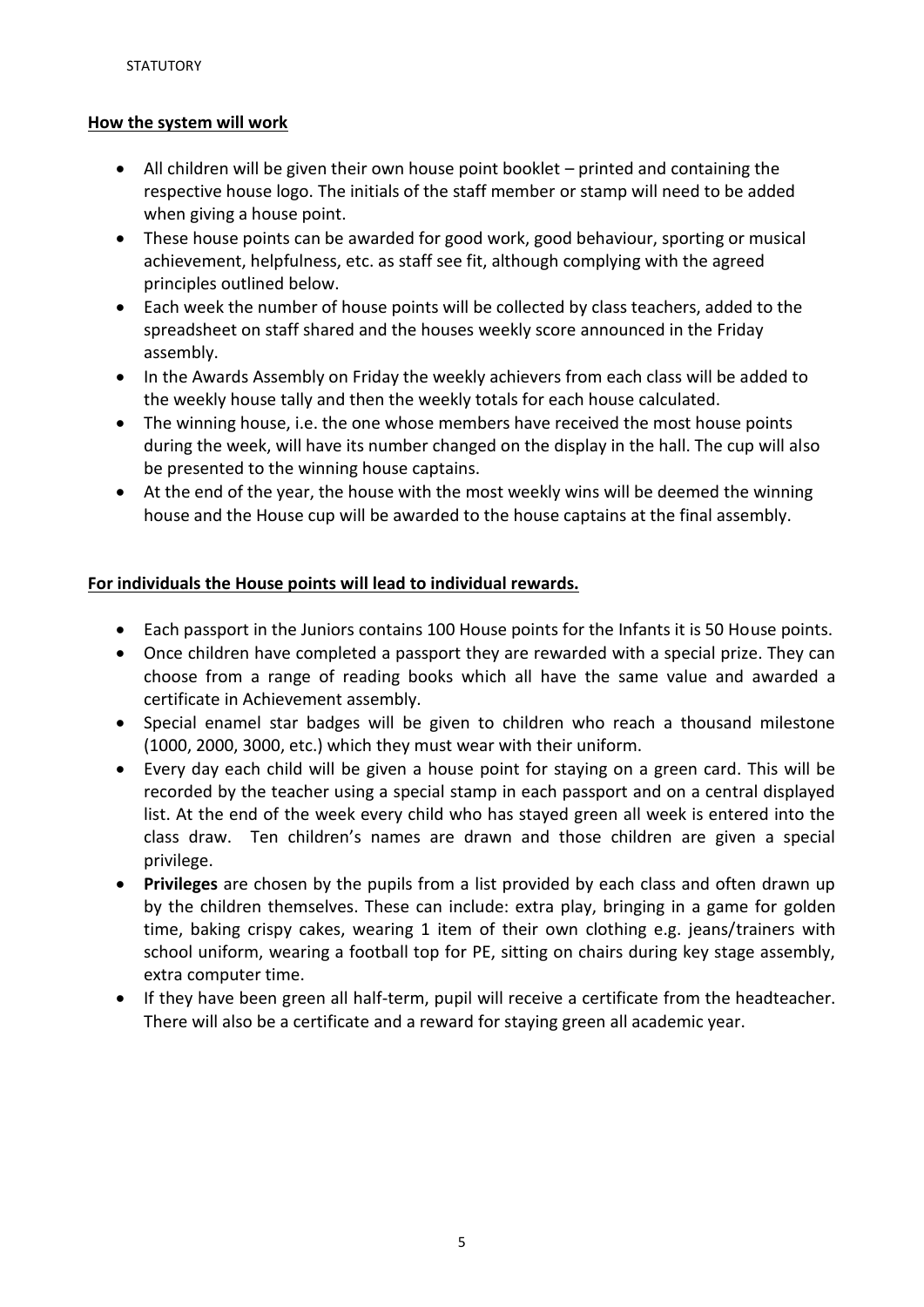#### **Achievement assembly – Fridays**

Every Friday, Teachers give an Achievement certificate and sticker to pupils who deserve recognition in some way and it can be for "Good Work" or "Good Behaviour". This award earns an extra 3 house points which is added to the children's passports the following week. Certificates are displayed in the hall during the assembly by the house captains. Each child receives their certificate to take home the following Friday. There will normally be 2 children chosen by each teacher.

#### **The School Rules**

These Golden Rules will be displayed in each classroom and be used as a reminder to all children together with the **three rights** i.e.**, be safe, be respected and be able to work.**

#### **Golden Rules**

- We are gentle *We don't hurt others*
- We listen *We don't interrupt*
- We are kind, helpful and polite *We don't hurt anybody's feelings*
- We follow instructions *We can learn new things and stay safe*
- We move sensibly about the school- *So we stay safe*
- We are honest *We always tell the truth*
- We look after our property and other people's property *We don't damage things*

#### **Sanctions**

The school operates a 'Good to be Green' reward system. Every child is given their own 'pouch' in each classroom that holds their green card. This is the colour all children begin the day on. They remain 'green' for the whole day unless they choose to break one of the golden rules.

For the purposes of sanctions there will be two separate sessions. The sessions run from 8.45am-12.15pm and 12.15pm -3.15pm. There is an underlying principle that each session is a fresh start. So for example, if a child has been given a yellow card in the morning but chooses to then follow the rules, at 12.15pm the card is returned to green. The lunchtime supervisors will check with the controllers to see if they have the same name three times between them before issuing the yellow card. Therefore, if a child receives a yellow card at 12.45pm (during lunch) the card will be turned to yellow by the class teacher when they return to class. At the end of each day all cards return to green.

Remember that if a sanction is not working for a particular child it may be necessary to put an Individual Behaviour Plan (IBP) in place, the Behaviour Support Team (BST) may be asked to facilitate this.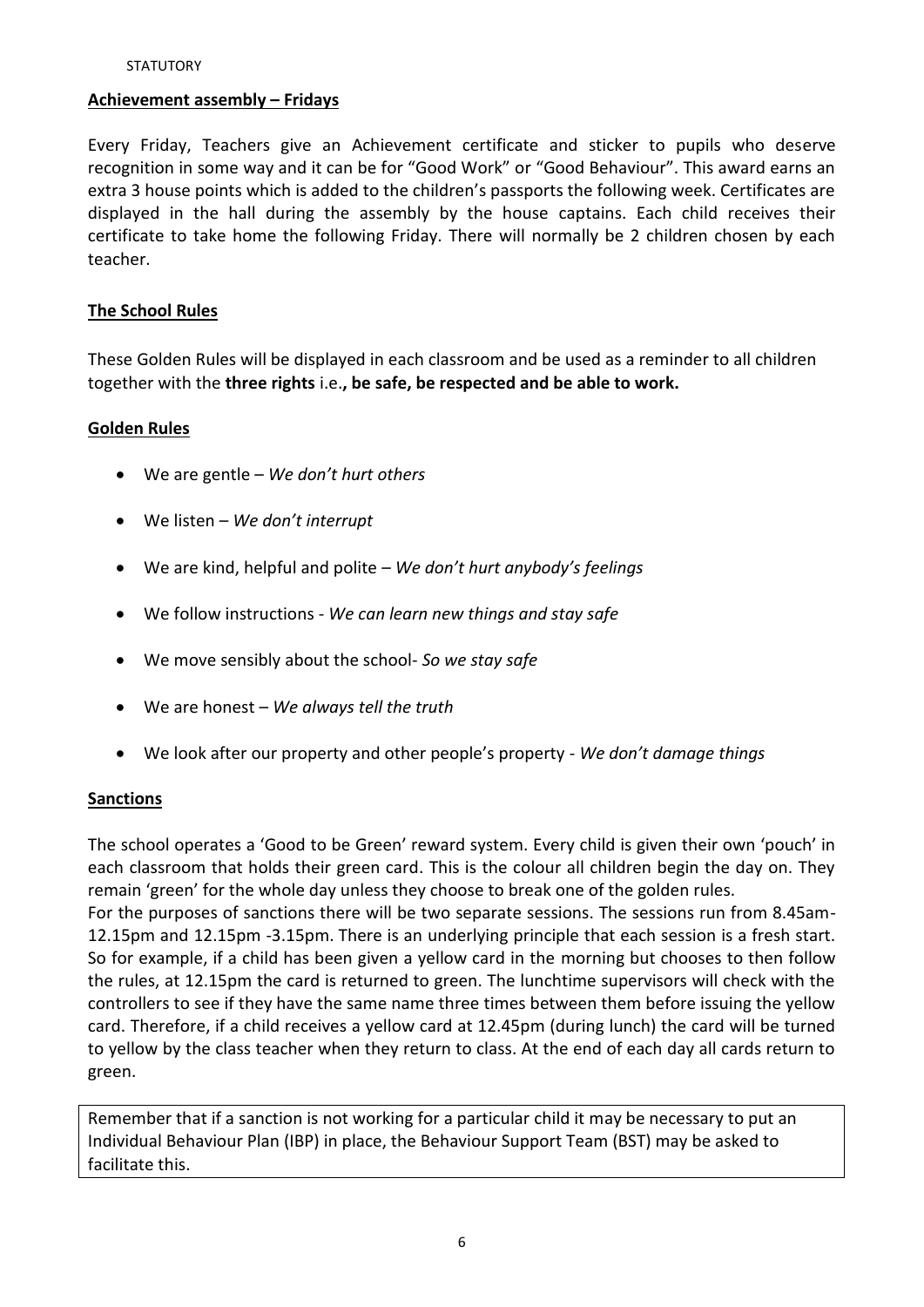#### **STATUTORY**

# **Swearing**

Any child that is overheard by an adult or admits to using inappropriate words or gestures will automatically have a letter sent home from the headteacher. Their card should be turned to RED for that session time and a behaviour form will be completed at lunchtime. The headteacher will monitor the number of times such a letter is sent home and ask the parents to attend an interview if he/she feels the letters are not having the desired effect.

# **Fighting**

The safety of all children is paramount and should any child be in a fight then action should be taken to separate those involved as quickly as possible. In order to further diffuse the situation each child should be sent to the corridor space outside the Headteacher's office to 'cool down'. In this case their card should be turned to RED on their return to the classroom, a behaviour form completed at the earliest opportunity and the standard letter send home or given to his/her parents.

# **General**

All adults have the discretion whether to issue 'straight' yellow or red cards to children who they feel have broken a golden rule. This applies particularly to the rules; "We follow instructions - *We can learn new things and stay safe"* and *"*We are gentle –*We don't hurt others*".

# **Home School Agreement**

Our Home School Agreement is displayed within the children's reading records. The agreement is expected to be signed by parents/carers & pupils to indicate that they have understood and accepted the contents of the agreement. Within this agreement, the following directly relates to behaviour;

# *Parents/Carers*

*I will:*

*· Support and promote the School's Golden Rules*

*· Support school policy on behaviour and the use of the internet*

*· Let the School know about any concerns or problems which might affect my child's work or behaviour.*

#### *The School will:*

- *· Make known and apply the School's Golden Rules*
- *· Provide a safe and happy working environment*
- *· Inform you if there is a problem that affects your child's work or behaviour*

# *I (pupils) will:*

- *· Accept and keep the School's Golden Rules*
- *· Respect the authority of teachers and other staff and adults*

#### **Please also refer to the Control and Restraint policy**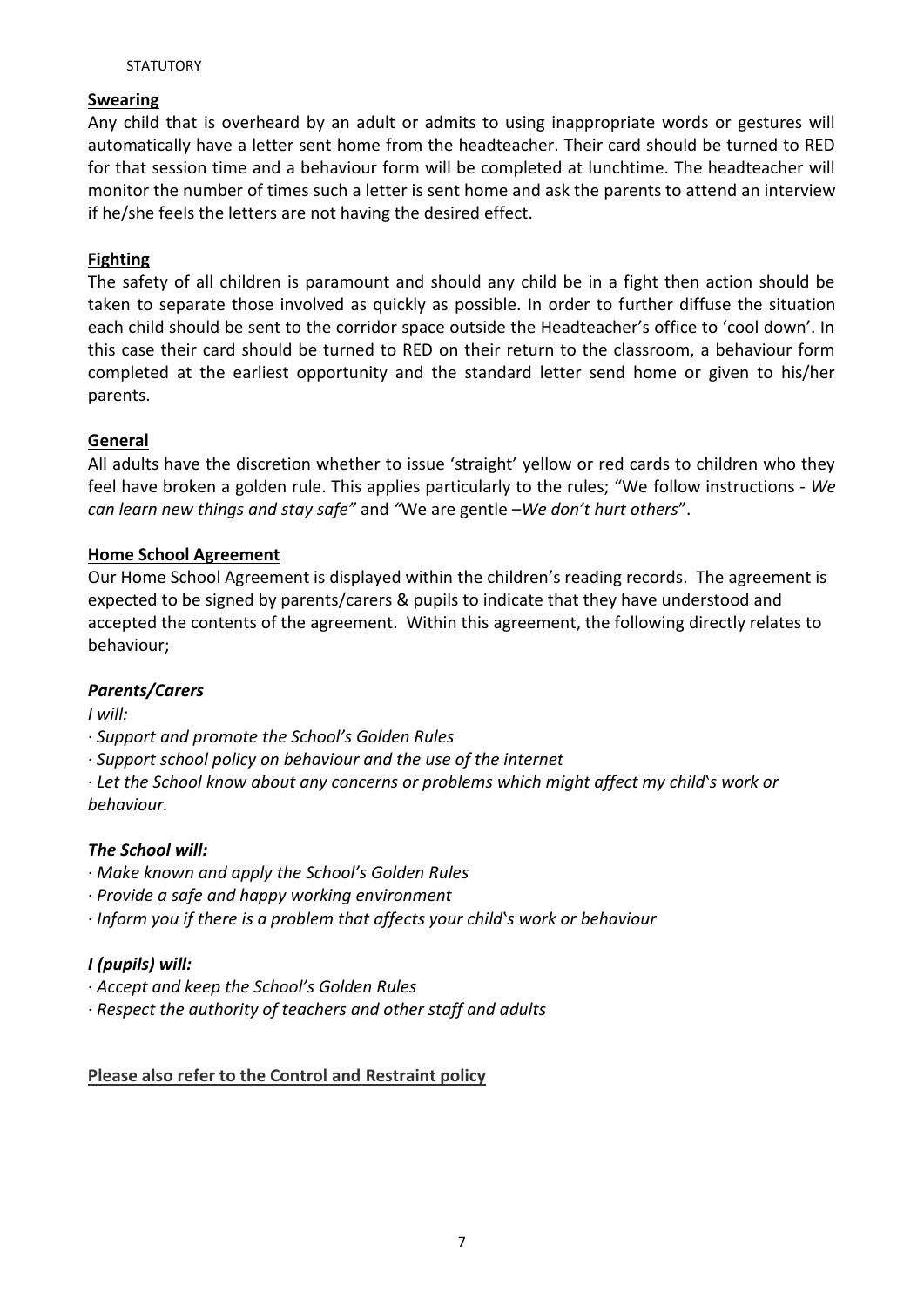#### **Appendix**

# **What will happen at school if I decide not to follow the agreed Golden Rules?**

- 1. You will receive a verbal warning from the teacher/teaching assistant/lunchtime supervisor/lunchtime controller giving you a chance and the time to correct your behaviour, reminding you that you have a choice and that for a 'good choice there is a good consequence' and for a 'poor choice a poor consequence.' Your name may be written on the classroom whiteboard.
- 2. If further unacceptable behaviour happens in a session, your 'Good to be green' card will be turned to **yellow**. You will lose 2 minutes from Golden Time at the end of the week or in Year 1 and 2 during the afternoon break. You can decide to change your behaviour and follow the rules.

3. If you choose to continue with any unacceptable behaviour then your Yellow warning card will be turned to **red**. Your class teacher will inform your parents via a letter home. You will be asked to complete a behaviour form at lunchtime in the Reflection room. This form will be kept in the class behaviour file. You will lose 5 minutes from Golden Time at the end of the week or in Year 1 and 2 during the afternoon break.

You can decide to change your behaviour and follow the rules.

- 4. If you choose to continue with unacceptable behaviour and receive 4 RED CARDS, the headteacher will write to your parents asking them to attend a special meeting.
- 5. If you choose to continue with unacceptable behaviour, and receive 5 RED CARDS in a term, then you will receive a one-day INTERNAL EXCLUSION. You will miss lunchtime and break time fun with your friends and will have to talk about your behaviour. The school may decide that you can't attend after school clubs. Your parents will have to attend a special meeting to discuss a special plan.

You can decide to change your behaviour and follow the rules.

- 6. On returning to class your teachers and parents will have agreed an Individual Behaviour Plan (IBP). This will detail what behaviour is expected and what consequence will follow if you make the right choice and if you make the wrong choice. The Behaviour Support Team will be notified if the school thinks they may be able to support you.
- 7. If you choose to continue with unacceptable behaviour and have a further 5 RED CARDS in a term, then you will receive three-day INTERNAL EXCLUSION. At this point the Headteacher may consider an EXTERNAL EXCLUSION from school for a short time. While you are excluded the staff will plan how you will be helped when you come back to school. A meeting will be held on your return that you must attend and agree to follow a set of instructions.

You can decide to change your behaviour and follow the rules.

8. If a child reaches 10 yellow cards, which have not proceeded to red, within a term, the class teacher will write to your parents asking them to attend a meeting where your class teacher and your parents will discuss your behaviour. If you choose to continue with unacceptable behaviour, and receive 12 YELLOW CARDS in a term, then you will receive a